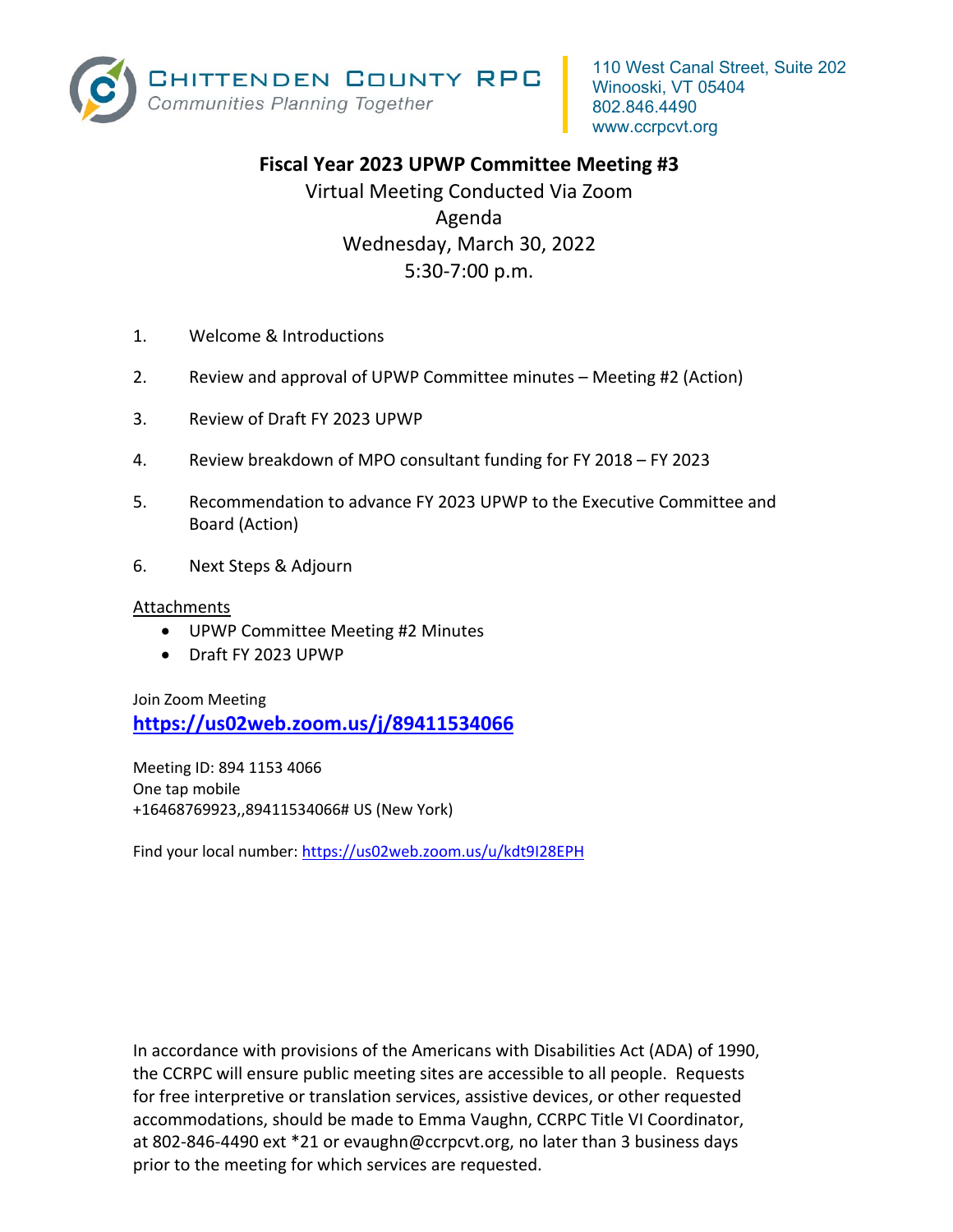

# **FY2023 UPWP Committee ‐ Meeting 2 (Virtual Meeting via Zoom)**  *February 22, 2022*

#### **Members Present:**

Chris Shaw, Board, Committee Chair Michael Bissonnette, Board Jaqueline Murphy, Board Amy Bell, VTrans Chris Jolly, FHWA David Wheeler, CWAC Chelsea Mandigo, CWAC Robin Pierce, TAC Barbara Elliot, TAC Cathyann LaRose, PAC

#### **Staff:**

Charlie Baker, CCRPC Eleni Churchill, CCRPC Amy Irvin Witham, CCRPC Forest Cohen, CCRPC Regina Mahony, CCRPC Marshall Distel, CCRPC

#### **Others:**

Richard Watts, UVM Jack Hanson, UVM

## **1. Welcome & Introductions**

Marshall Distel opened the meeting shortly after 5:30 p.m.

## **2. Review and approval of UPWP Committee Minutes – Meeting #1 (Action)**

Barbara Elliot made a motion, seconded by Michael Bissonnette to approve the January 26, 2022 UPWP Committee meeting minutes. The motion carried unanimously.

#### **3. Overview of UVM Proposal for Chittenden County SOV Commuter Reduction Program**

Marshall welcomed Richard Watts and Jack Hanson to the meeting. Richard and Jack provided an overview of the proposal for the Chittenden County SOV Commuter Reduction Program. Through a combination of one-time incentives, student labor and commuter-oriented marketing, the goal of the program would be to reduce single‐occupancy vehicle commuting within Chittenden County at least two days a week for a period of six months.

Richard and Jack referenced that the proposed project would build upon work previously conducted as part of a VTrans MTI‐funded project in which 98 commuters switched commute days to non‐SOV options during the study. The overall aim of the project would be long‐term behavior change away from SOV commuting.

Chris Shaw asked a question about partnering with employers or large population centers like Winooski. Richard explained that a strategy would be developed in the first few months of the project in partnership with CATMA, CCRPC and other organizations to determine the best strategy for outreach to both employers and the general public. Jack added that project participants would be recruited both through employers and organically through communities.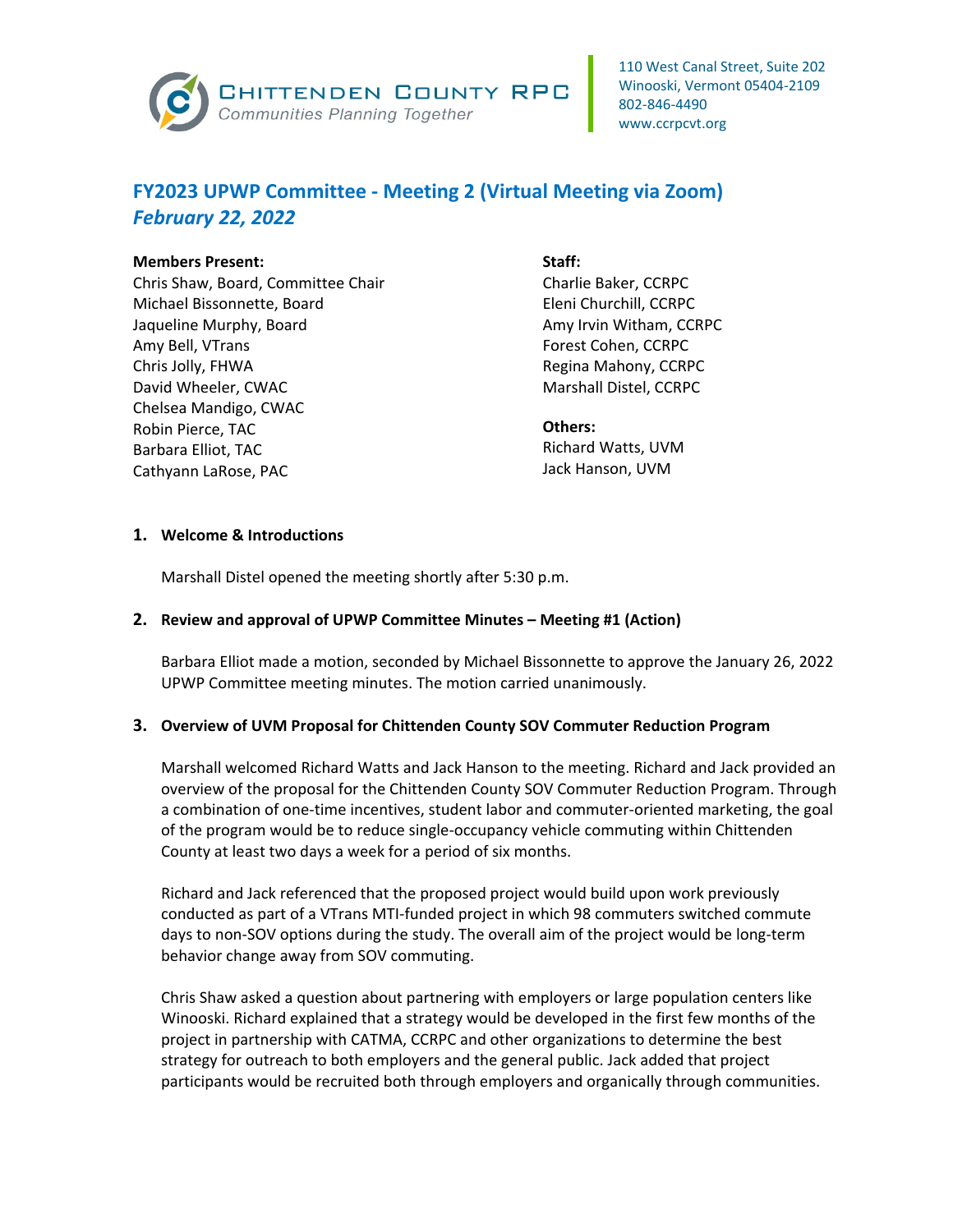Jacki Murphy asked about the goal for this UPWP request. Richard clarified that the goal would be to recruit 200 participants.

Chris asked about outreach to underserved populations. Richard confirmed that this will be important and will be designed into the study during the initial phase. Jack mentioned that the target as well is on a behavior shift, which means targeting individuals who currently commute via SOV.

Chris asked about future phases of the project if this were to be successful in Chittenden County. Richard replied that he would like to take this program statewide on a much larger scale if success is shown in Chittenden County.

David Wheeler asked about enforcement of the program rules. Jack replied that statements of intent were used in the MTI‐funded project, which were then affirmed by employee supervisors. No supervisors indicated that abuse of the program had taken place.

## **4. Review of FY23 Project Applications, Comments and Updates with a Focus on PL‐Funded (Transportation) Projects**

Eleni Churchill shared an updated version of the UPWP project spreadsheet. She summarized UPWP‐related work that CCRPC staff has been engaged in since the first UPWP Committee meeting. Eleni started with updates to the regional projects, which included an increase in the budget from \$30,000 to \$60,000 for the Update of the Chittenden County Active Trans Plan, a reduction in the budget for the Technical Assistance to Advance ECOS/MTP/TIP Implementation task from \$100,000 to \$70,000 and the addition of Public Transportation Technical Assistance task, with a budget of \$30,000.

Eleni then shared updates related to the municipal project requests.

Regina Mahony noted that all land use projects are tentative until she can confirm CCRPC staff availability and municipal funding commitments.

For the PlanBTV New North End project, Charlie reached out to Burlington staff to better understand the transportation nexus on this project. More communication on this will be conducted prior to the next meeting. More discussion is also needed for the Burlington Racial Equity Analysis project.

The Burlington Engineering Standards Technical Review has been removed as a separate line item and moved under the transportation technical assistance task.

CCRPC staff deleted the reference to engineering work in the title and summary for the Essex Phosphorus Control Plan Treatment Practices project. The Town confirmed locations will address transportation‐related runoff.

CCRPC staff reviewed the budget for the Hinesburg Route 116 Crosswalk Scoping project with the Town. Crosswalk locations to be studied has been pared down to the top 3 sites to accommodate budget constraints.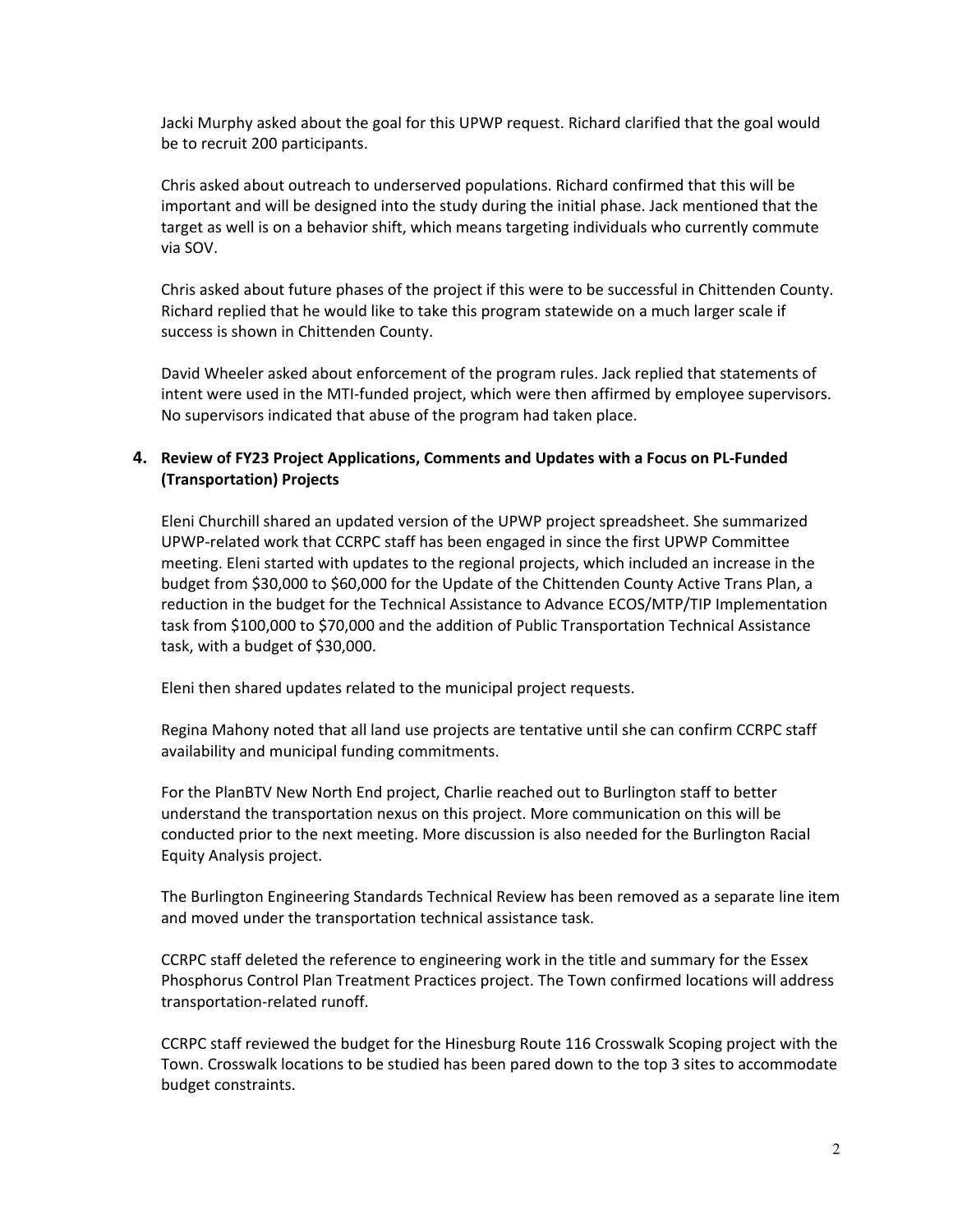The budget for the Hinesburg Town Bridge Scoping increased from \$10,000 to \$50,000 to better reflect the cost of scoping these two bridges.

For the Huntington Village Wastewater Facility Planning project, the reference to preliminary planning for a shared‐use path was removed and has been put under the transportation technical assistance task.

More discussion is needed with Milton for the Downtown Core Development Design Charrette.

For the Richmond Gateway Feasibility Study, the title was changed to feasibility in place of scoping. CCRPC staff confirmed with the Town that the existing \$25,000 budget should be sufficient for this work.

CCRPC staff are awaiting a response from South Burlington with regards to clarifying how the Study of Bike/Pedestrian Bridge over I‐89 relates to the RAISE grant timing.

CCRPC staff confirmed with Shelburne that the Stormwater Plan Update and Conceptual Designs work will only address runoff from municipal transportation system. Similarly, CCRPC staff confirmed with Williston that the Stormwater Asset Data Update will also only address transportation runoff.

The Taft Corners Stormwater Feasibility Study was removed as a separate task and included under the transportation technical assistance task.

Partner requests were then reviewed.

CCRPC received more information from CarShare VT describing the Be Car Conscious calculator.

Eleni outlined the budget-related coordination for the Net Zero Vermont work. Marshall noted they are also still working to ensure CCRPC procurement policies will be followed.

Jacki asked about a definition of PL funds. Chris Jolly explained that this is the acronym used by the federal government for metropolitan planning (PL) funds provided to MPOs.

Chris Shaw asked about the public comments and how they will be incorporated into the process. Marshall provided a brief overview of the public comments received and outlined how they were forwarded to the appropriate parties.

Chris responded to the comment sent in from the South Burlington resident. Chris outlined that the City has been doing work to redesign the City Center, but expressed concerns about the continuation of car‐centric development and the lack of bike/ped connectivity. Chris highlighted that the RAISE grant for the South Burlington Bike/Pedestrian Bridge over I‐89 should be seen as an excellent opportunity to counter the auto-oriented I-89 study with new thinking to create a bikeable community with accessible cycle tracks and other infrastructure to support an active transportation network. If the CCRPC is a driving force for change, this represents an opportunity for creating a walkable and bikeable area that has been monopolized by cars for the past 50 years. Overall, Chris applauded the public comment that pointed out opportunities to create a more bike‐centric future. Jacki expressed her support for Chris' comments.